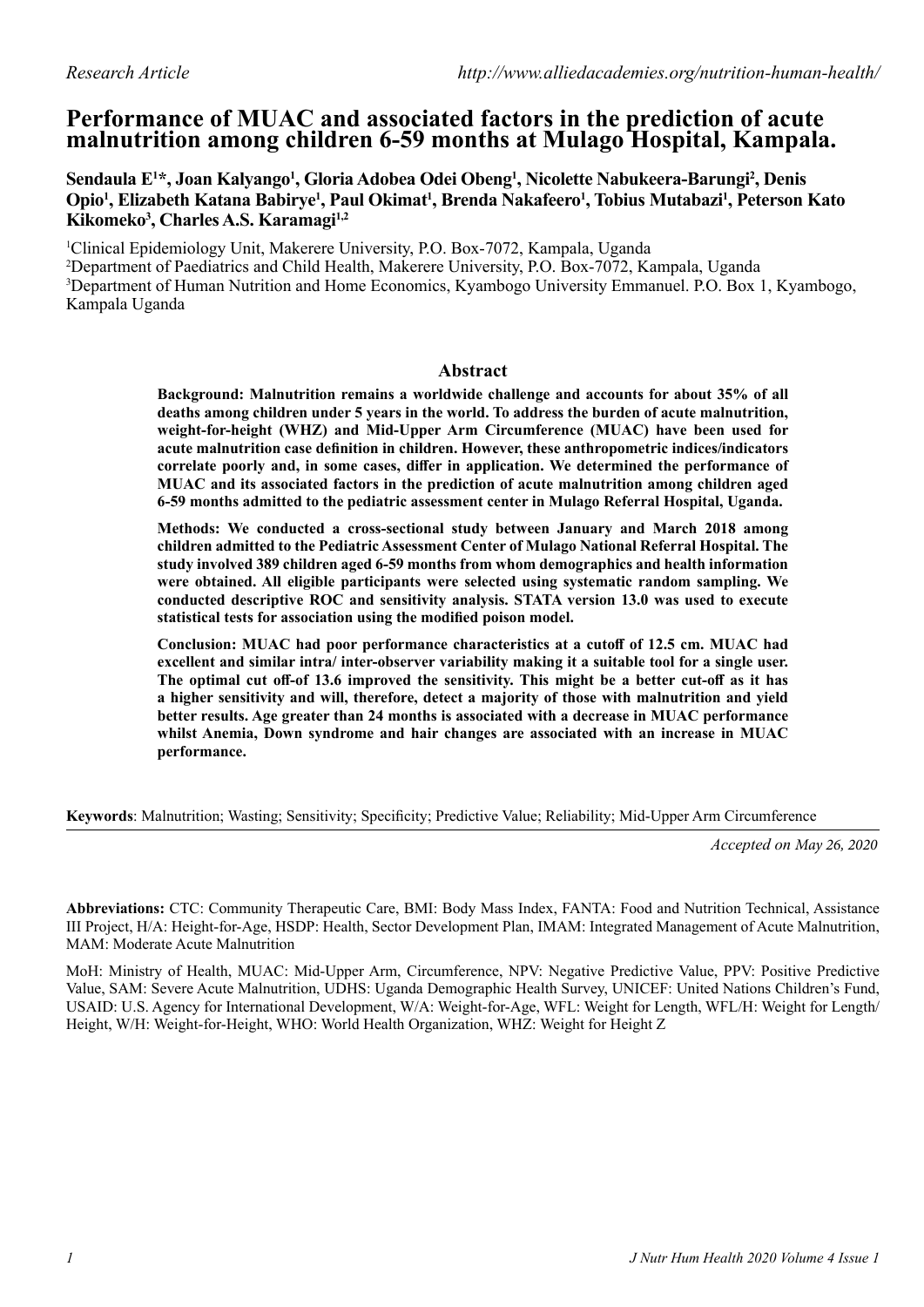*Citation: Sendaula E, Kalyango J, Obeng GAO, Nabukeera-Barungi N, Opio D, et al. Performance of MUAC and associated factors in the prediction of acute malnutrition among children 6-59 months at Mulago Hospital, Kampala. 2020;3(2):1-7*

## **Introduction**

Children are most vulnerable to malnutrition in developing countries because of low dietary intake, lack of appropriate care, and inequitable distribution of food within the household. In 2016 globally, 52 million children under 5 were wasted and 17 million were severely wasted. This translates into a prevalence of 7.7% and 2.5%, respectively. In 2016, more than half of all wasted children lived in South Asia and about one quarter in sub-Saharan Africa, with similar proportions for severely wasted children [1]. Overall, in Uganda, 4% of children are wasted and 1 percent is severely wasted with Karamoja and West Nile sub-regions having the highest percentages of children who are wasted at 10% [2].

Different methods of nutritional assessment have been used and varied by the type of health facility or service contact points in Uganda. A comprehensive nutritional assessment encompasses dietary, clinical, anthropometric, and biochemical measurements. The World Health Organization recommends WHZ anthropometry for diagnosis of acute malnutrition among children aged 0 to 60 months however many patients are missed by WHZ scores in developing countries because of its practical application [3]. In children aged 6 to 60 months, unadjusted MUAC is also recommended [4].

The prevalence of acute malnutrition in children is used internationally to define the risk of mortality and level of nutritional burden in a population. However, in practice, there is an inconsistency between the prevalence of children identified as malnourished by WHZ and by MUAC. Such ambiguity will result in divergent perceptions of the severity of a population's nutritional status and the interventions required would depend upon which indicator is chosen to estimate the prevalence of malnutrition, thus causing confusion amongst policymakers about the appropriate criterion and intervention. On one hand, a strategy where the diagnosis can be based on either indicator, as recommended by some may unduly inflate the cost and workload of nutritional programmes whilst preventing few additional deaths and morbidity [4-6].

Early identification of malnutrition is critical and requires urgent medical and nutritional support. There is a need to use simpler methods with acceptable known performance even in hospital settings. MUAC is often preferred as a quick and easy measuring tool in many settings, therefore information about the performance of MUAC is vital especially in referral and emergency settings to adequately estimate, plan, monitor and evaluate nutritional data in regards to children.

For reliable performance, it is also crucial to understand the factors that affect the performance of MUAC. Furthermore, most interventions are aimed at mediating causal factors, it is therefore important to understand the early prediction of malnutrition by the use of MUAC to reduce the risk of morbidity and mortality. The widespread use of MUAC has brought enormous benefits in terms of coverage and efficiency of programs. However, using MUAC because of its assumed simplicity and convenience raises some concerns of validity. A convenient tool must have a fair level of precision and accuracy.

## **Methods**

The study was carried at the Pediatric Assessment Centre of

Mulago national referral hospital. A total of 389 participants were eligible and had consented to be included in the study using systematic random sampling. Modified Kish Leslie for diagnostic tests was used to determine the sample size (1965). The outcome variable was the performance of MUAC at a cutoff of 12.5 cm which was quantified using sensitivity, specificity, predictive values, and percentage agreement. The WHZ indicator has become the accepted 'gold-standard' anthropometric indicator for acute malnutrition and therefore was the gold standard in this study [7]. Detailed questionnaires were developed, tested, standardized and modified to gather socio-demographic, anthropometric and clinical information.

Basic anthropometry was performed on children aged 6–59 months by measuring weight, height/length, and MUAC. Presence of edema was determined as it interferes with the accuracy of anthropometric measurements. Social-demographic characteristics were reported by the caregiver.

Data was analyzed using STATA version 13.0. Normally distributed data was summarized using mean and median while skewed data was summarized using medians and ranges. Anthropometric z-scores for weight and height data were calculated against the 2006 newer standards World Health Organization (WHO) growth standards for children using the "z-score 06" and "zanthro" anthropometric add-on modules available for Stata. Sensitivity, specificity, predictive values, and likelihood estimates were also calculated. Differences in mean anthropometric z-score by gender were analyzed using the two-sample independent t-test. Comparison of mean W/H versus MUAC z-score within each gender was analyzed using the paired t-test. The overall prevalence of malnutrition was estimated for each index and compared using a Kappa statistic. The modified poison model with robust standard errors was used to determine factors affecting the performance of MUAC in predicting Acute Malnutrition where the outcome (diagnosis) was coded as "1" for misclassification and "0" for correct classification. The questionnaires were translated to Luganda which is widely spoken and commonly understood by the study population and pretested Standard Operating Procedures were adopted and followed to minimize errors in the measurements and all equipment were calibrated before use.

### **Results**

Majority of the study participants were males (60.7%) and the median age was 15, (IQR 9–26) months, Acute malnutrition was assessed using both MUAC (25.27%) and WHZ (49.2%) scores, MUAC sensitivity was 47.5%, specificity was 96.3% at 12.5 cm, optimal cutoff was 13.6 cm (Sensitivity 74% Specificity 81%) ROC AUC 0.856; 95% CI: 0.819 – 0.894. The gold standard in this study was WHZ. The PPV obtained was 92.6% and the NPV was 65.47%. MUAC kappa for intra-observer variability was 0.898 and 0.945 with an inter-observer variability of 0.9323. Similarly, WHZ kappa for intraobserver variability was 0.9788 and 0.9626 with an Inter-observer variability of 0.9516. At multivariate analysis, Age (P=0.019), Anemia (P=0.037), Down syndrome ( $P=0.004$ ) and hair changes ( $P=0.023$ ) were found to be significant. A total of 389 children aged 6-59 months were screened as showed in Figure 1.

MUAC at a cutoff of 12.5 cm had poor performance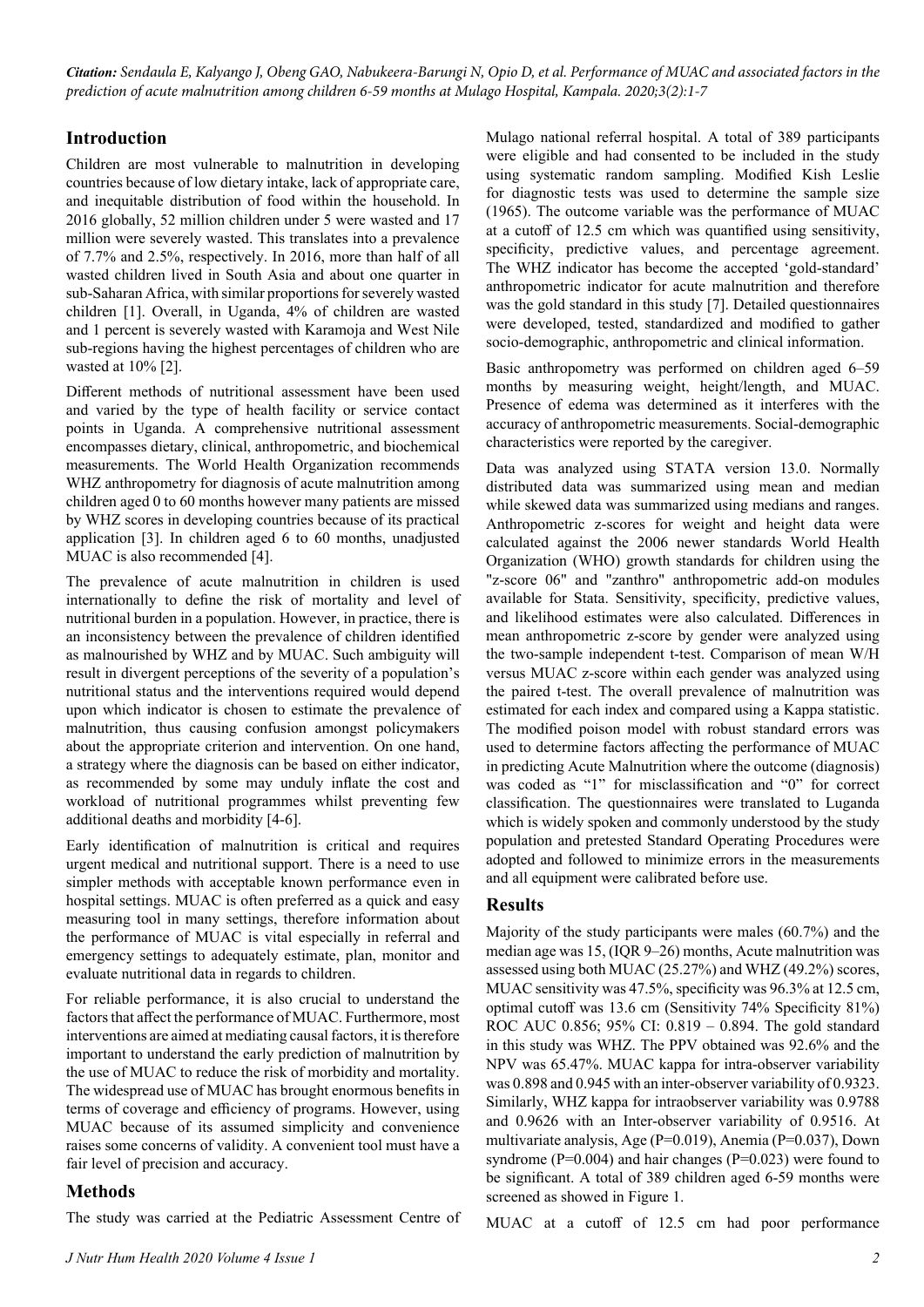

*Figure 1. Description of the study profile.*

characteristics; we recommend a cutoff of 13.6 cm in screening, referral and admission for acute malnutrition in children 6-59 months in referral hospitals and similar settings. Age greater than 24 months was associated with a decrease in the performance MUAC whilst Anemia, Down syndrome and hair changes were associated with an increase in the performance of MUAC (Figure 1). Majority of the study participants were males 236 (60.7%) and the median age of study participant was 15 months with 194 (49.87%) of them belonging to the age group 6-14 years. The average birth weight was 3 kilograms (IQR 2.7- 3.5) as shown in Table 1.

## **Health status of the participants**

Approximately 2% of the participants had birth defects, most of the children were diagnosed or had signs of malaria 44 (11.3%). majority of the study participants 180 (52.8%) were still breastfeeding as shown in Table 2.

## **Performance of MUAC**

### *Validity performance*

The prevalence obtained by WHZ was 49.2%, MUAC sensitivity and specificity was 47.5% and 96.3% respectively as shown in Table 3. From Figure 2, the optimal cut off obtained from the plotted ROC curve was 13.6 cm with a sensitivity of 74% and specificity of 81%.

### **Performance of MUAC adjusted for age**

When we adjusted for age, the sensitivity increased to 62% in the age category 6-23 months and decreased to 25% in the age category 24-59 months. The specificity increased from 94% in the age category 6-23 months and 98% in the age category 24 -59 months (Figure 3). The optimal cut off obtained from the plotted ROC curve as shown in Figure 3 was 13.9 cm with a sensitivity of 62% and specificity of 94% (Figure 4). Similarly, the optimal cut off obtained from the plotted ROC curve as shown in Figure 4 was 15.6 cm with sensitivity s of 25% and specificity of 98%.

### *Reliability performance*

The observers for the inter and intra-observer assessment were two trained nurses. Double measurements were taken for each participant. The MUAC kappa for intraobserver variability for observer one and two was 0.898 and 0.9451 respectively with an Inter-observer variability of 0.9323 The MUAC kappas for

intraobserver variability for observer one and two was 0.898 and 0.9451 respectively with an Inter-observer variability of 0.9323. Similarly, the WHZ scores kappa for intraobserver variability for observer one and two was 0.9788and 0.9626 respectively with an Inter-observer variability of 0.9516.

### **Factors associated with the performance of MUAC**

### *Multivariate analysis*

At multivariate analysis, age, anemia, Down syndrome and

*Table 1. Social-demographic characteristics of the 389 study participants included in the study.*

| <b>Characteristics</b>     | Frequency (n)               | Percentage (%) |
|----------------------------|-----------------------------|----------------|
|                            | Age category (months)       |                |
| $6 - 23$                   | 282                         | 72.5           |
| 24-59                      | 107                         | 27.5           |
|                            | Sex                         |                |
| Male                       | 236                         | 60.7           |
| Female                     | 153                         | 39.3           |
|                            | Birth weight (kg)*          |                |
| $\leq 2.5$                 | 77                          | 19.8           |
| $2.6 - 6$                  | 287                         | 73.8           |
|                            | Caretaker's education level |                |
| No formal education        | 83                          | 21.3           |
| Primary                    | 67                          | 17.2           |
| Secondary                  | 202                         | 51.9           |
| Tertiary                   | 37                          | 9.5            |
| * has missing observations |                             |                |

| <b>Variables</b>     |                                                                                                                                                              | Frequency (n)                                                                                                          | Percentage (%) |
|----------------------|--------------------------------------------------------------------------------------------------------------------------------------------------------------|------------------------------------------------------------------------------------------------------------------------|----------------|
| Down syndrome        | No                                                                                                                                                           | 378                                                                                                                    | 97.2           |
|                      | Yes                                                                                                                                                          | 11<br>380<br>9<br>347<br>42<br>326<br>50<br>122<br>6<br>261<br>345<br>44<br>354<br>35<br>370<br>19<br>379<br>10<br>161 | 2.83           |
|                      | No                                                                                                                                                           |                                                                                                                        | 97.7           |
| <b>Heart Defect</b>  | Yes<br>No<br>Yes<br>Negative<br>Positive<br>Negative<br>Positive<br>Not<br>specified<br>No<br>Yes<br>No<br>Yes<br>No<br>Yes<br><b>No</b><br>Yes<br><b>No</b> | 2.31                                                                                                                   |                |
|                      |                                                                                                                                                              |                                                                                                                        | 89.2           |
| Hair changes         |                                                                                                                                                              |                                                                                                                        | 10.8           |
| Mother's HIV Status* |                                                                                                                                                              |                                                                                                                        | 86.7           |
|                      |                                                                                                                                                              | 13.3                                                                                                                   |                |
|                      |                                                                                                                                                              |                                                                                                                        | 31.4           |
| Child PCR status     |                                                                                                                                                              |                                                                                                                        | 1.5            |
|                      |                                                                                                                                                              |                                                                                                                        | 67.1           |
| Malaria              |                                                                                                                                                              |                                                                                                                        | 88.7           |
|                      | Yes                                                                                                                                                          |                                                                                                                        | 11.3           |
| Sickle cell Anaemia  |                                                                                                                                                              | 180                                                                                                                    | 91.0           |
|                      |                                                                                                                                                              |                                                                                                                        | 9.0            |
| Diarrhoea            |                                                                                                                                                              |                                                                                                                        | 95.1           |
|                      |                                                                                                                                                              | 4.9                                                                                                                    |                |
|                      |                                                                                                                                                              |                                                                                                                        | 97.4           |
| Anaemia              |                                                                                                                                                              | 2.6                                                                                                                    |                |
|                      |                                                                                                                                                              |                                                                                                                        | 47.2           |
| Breastfeeding*       |                                                                                                                                                              |                                                                                                                        | 52.8           |

*Table 3. Results on the performance of MUAC.*

| Performance |             | Percentage | СI             |
|-------------|-------------|------------|----------------|
| Sensitivity | $Pr (+  D)$ | 47.5%      | 40.1% 55.0%    |
| Specificity | $Pr(. -D)$  | 96.3%      | 92.5% 98.5%    |
| <b>PPV</b>  | $Pr (D  +)$ | 92.6%      | 85.3% 97.0%    |
| <b>NPV</b>  | $Pr (-D -)$ | 65.5%      | 59.6% 71.1%    |
| Prevalence  | Pr(D)       | 49.2%      | 44.0%<br>54 4% |

*3 J Nutr Hum Health 2020 Volume 4 Issue 1*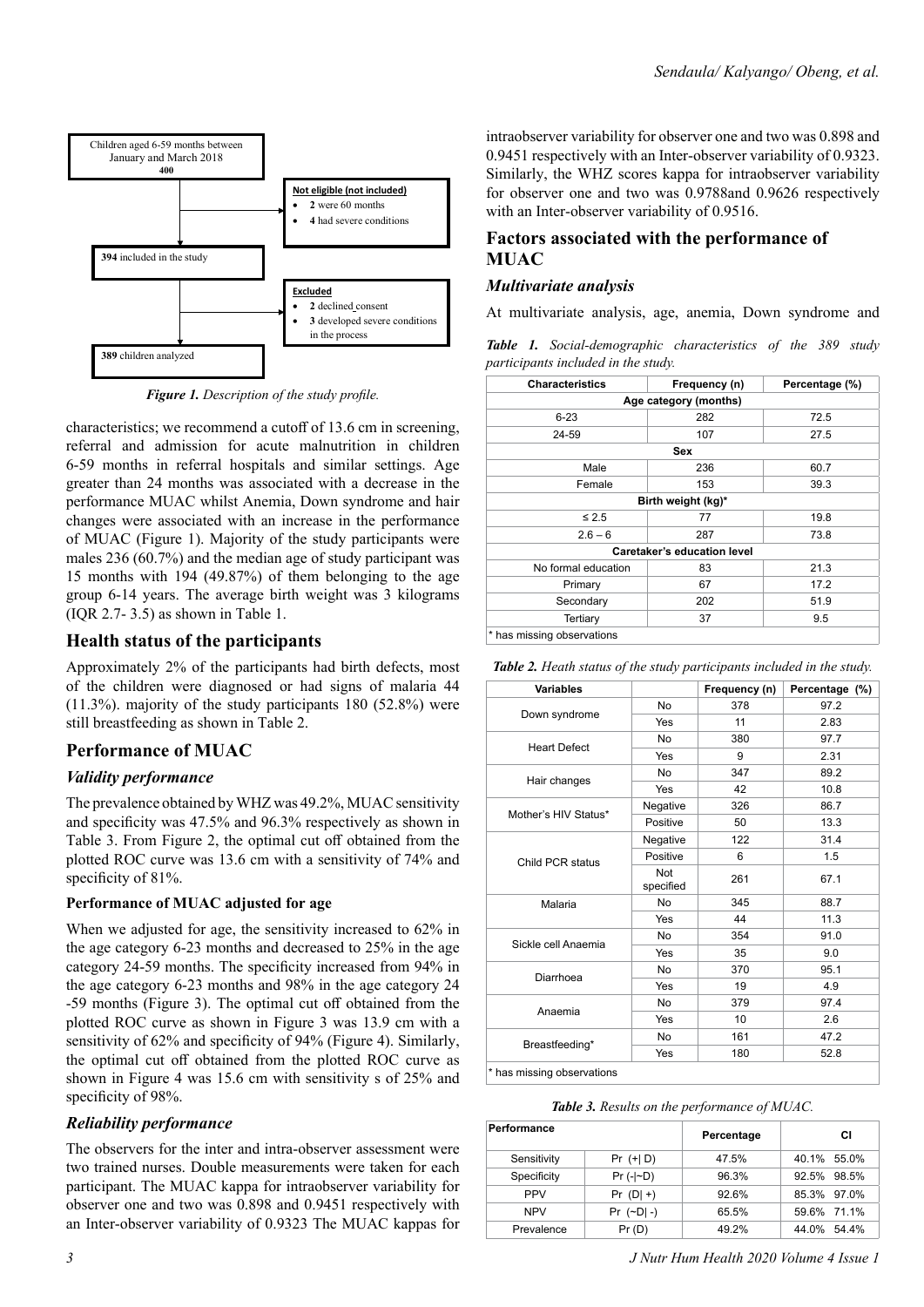*Citation: Sendaula E, Kalyango J, Obeng GAO, Nabukeera-Barungi N, Opio D, et al. Performance of MUAC and associated factors in the prediction of acute malnutrition among children 6-59 months at Mulago Hospital, Kampala. 2020;3(2):1-7*



*AUC: 0.856; 95% CI: 0.819 – 0.894*

**Figure 2.** ROC curve of MUAC against weight for Height Z Scores.



*AUC: 0.897 ;95% CI: 0.86 – 0.934*

*Figure 3. ROC curve of MUAC against weight for Height Z scores for children <24 months of age. 8*

hair changes were found to be significantly associated with the performance of MUAC as shown in Tables 4-7. Interaction and confounding assessments were done, in which no interaction was significant and there was no confounding.

### **Discussion**

### *Performance of MUAC*

Generally, the prevalence of malnutrition was high, it was found

*J Nutr Hum Health 2020 Volume 4 Issue 1*

to be higher with WHZ (49.2%) compared to that measured by MUAC (25.27%). This is because Mulago hospital is a referral setting with a high possibility of capturing the very sick population who are likely to be malnourished. Furthermore, malnutrition has been found to predispose children to sickness but also those who are sick are likely to get acute malnutrition. The difference in the prevalence between MUAC and WHZ results from the nature of each parameter. WHZ does not account for nutrient stores and body composition but rather determines malnutrition through comparison of weight for height with a reference population. MUAC is directly related to muscle mass and therefore gives us some idea about body composition thus a better predictor of Mortality.

At a MUAC cut-off of 12.5 cm, the prevalence of acute malnutrition was higher in children less than 24 months (32.3%)



*AUC: 0.790; 95% CI; 0.70 – 0.88*

*Figure 4. ROC of MUAC against weight for Height Z scores for children ≥ 24 months of age.*

*Table 4. Unadjusted analysis the Social-demographic factors associated with the performance of MUAC.*

| <b>Variables</b>       | Frequency | PR*                                | 95%<br>СI     | P-value |
|------------------------|-----------|------------------------------------|---------------|---------|
|                        |           | Age category (months)              |               |         |
| $6 - 23$               | 282       | 1.00                               |               |         |
| 24-59                  | 107       | 0.80                               | $0.65 - 0.93$ | 0.011   |
|                        |           | Sex                                |               |         |
| Male                   | 236       | 1.00                               |               |         |
| Female                 | 153       | 1.08                               | $0.96 - 1.23$ | 0.196   |
|                        |           | <b>Birth weight</b>                |               |         |
| $\leq 2.5$             | 77        | 1.00                               |               |         |
| $2.6 - 6$              | 287       | 1.10                               | $0.92 - 1.32$ | 0.291   |
|                        |           | <b>Caretaker's Education Level</b> |               |         |
| No formal education    | 83        | 1.00                               |               |         |
| Primary                | 67        | 0.89                               | $0.73 - 1.11$ | 0.318   |
| Ordinary               | 202       | 0.91                               | $0.78 - 1.06$ | 0.211   |
| Tertiary               | 37        | 1.05                               | $0.86 - 1.29$ | 0.567   |
| * PR: Prevalence Ratio |           |                                    |               |         |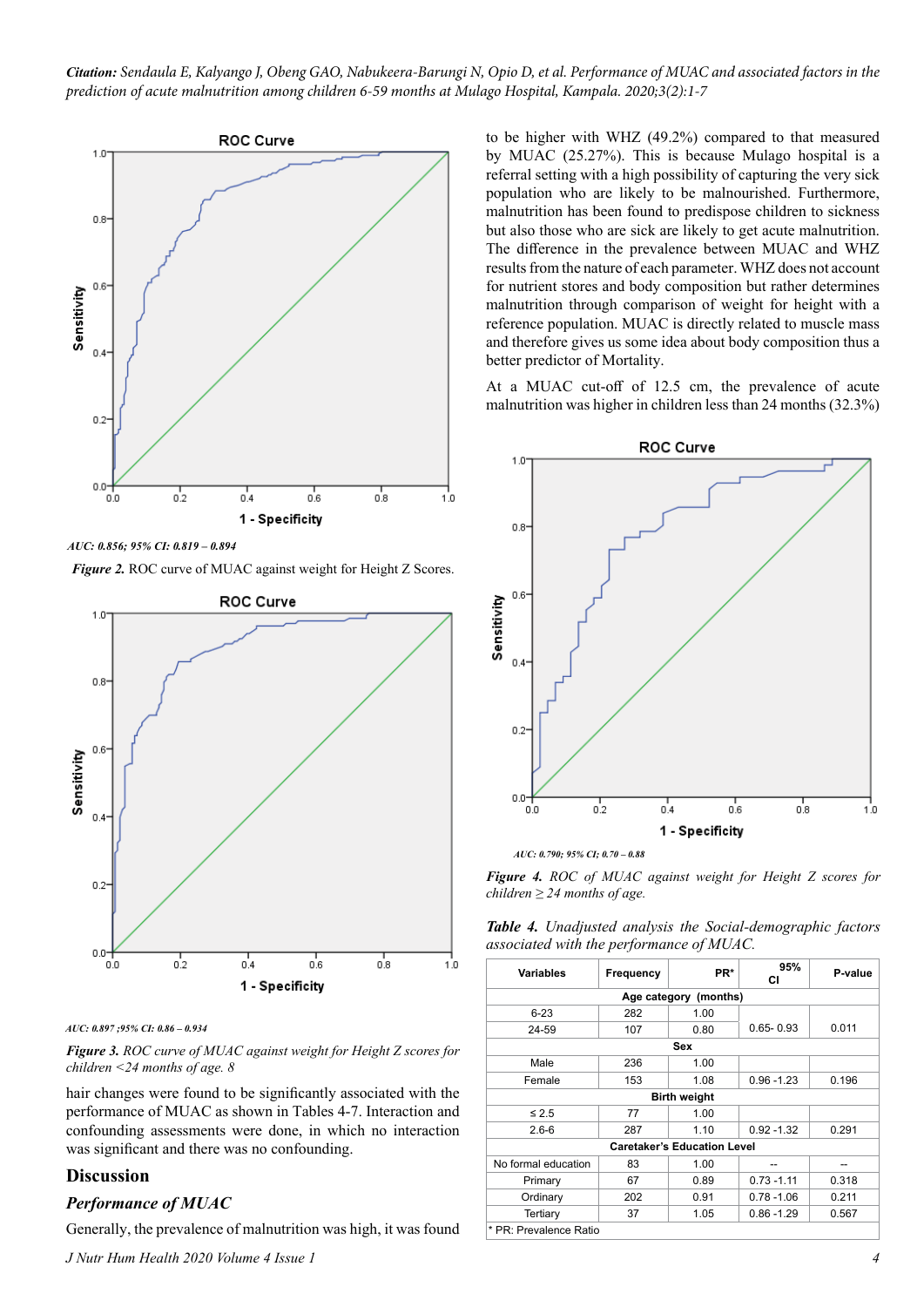| <b>Variables</b>       | Frequency | PR*                        | 95%<br>CI     | P-value |
|------------------------|-----------|----------------------------|---------------|---------|
|                        |           | <b>Child PCR status</b>    |               |         |
| Negative               | 122       | 1.00                       |               |         |
| Positive               | 6         | 1.40                       | 1.24-1.56     | 0.000   |
| Not specified          | 261       | 0.99                       | $0.87 - 1.15$ | 0.987   |
|                        |           | <b>Malaria</b>             |               |         |
| <b>No</b>              | 345       | 1.00                       | 0.78-1.19     | 0.733   |
| Yes                    | 44        | 0.96                       |               |         |
|                        |           | <b>Mother's HIV status</b> |               |         |
| Negative               | 326       | 1.00                       | $0.95 - 1.31$ |         |
| Positive               | 50        | 1.12                       |               | 0.187   |
|                        |           | Sickle cells               |               |         |
| <b>No</b>              | 354       | 1.00                       | $0.56 - 1.03$ | 0.077   |
| Yes                    | 35        | 0.76                       |               |         |
|                        |           | Anaemia                    |               |         |
| <b>No</b>              | 379       | 1.00                       | $1.01 - 1.56$ | 0.038   |
| Yes                    | 10        | 1.26                       |               |         |
|                        |           | Down syndrome              |               |         |
| <b>No</b>              | 378       | 1.00                       | $1.04 - 1.55$ | 0.017   |
| Yes                    | 11        | 1.27                       |               |         |
|                        |           | <b>Hair changes</b>        |               |         |
| <b>No</b>              | 380       | 1.00                       | $1.04 - 1.40$ | 0.013   |
| Yes                    | 9         | 1.21                       |               |         |
|                        |           | <b>Heart Defect</b>        |               |         |
| <b>No</b>              | 380       | 1.00                       | $0.43 - 1.38$ | 0.377   |
| <b>Yes</b>             | 9         | 0.78                       |               |         |
|                        |           | <b>Breastfeeding</b>       |               |         |
| No                     | 161       | 1.00                       | $0.92 - 1.21$ | 0.389   |
| Yes                    | 180       | 1.06                       |               |         |
| * PR: Prevalence Ratio |           |                            |               |         |

*Table 5. Unadjusted analysis for the health factors associated with the performance of MUAC.*

*Table 6. Multivariate analysis for the factors associated with the performance of MUAC.*

| <b>Variables</b> | frequency | PR*           | 95% CI        | P-value |
|------------------|-----------|---------------|---------------|---------|
|                  |           | Age           |               |         |
| $6 - 23$         | 282       | 1.00          |               |         |
| 24-59            | 107       | 0.82          | $0.69 - 0.97$ | 0.019   |
|                  |           | Anaemia       |               |         |
| No.              | 379       | 1.00          |               |         |
| Yes              | 10        | 1.28          | $1.02 - 1.62$ | 0.037   |
|                  |           | Down syndrome |               |         |
| <b>No</b>        | 378       | 1.00          |               |         |
| Yes              | 11        | 1.31          | $1.09 - 1.57$ | 0.004   |
|                  |           | Hair changes  |               |         |
| <b>No</b>        | 347       | 1.00          |               |         |
| Yes              | 42        | 1.19          | $1.02 - 1.39$ | 0.023   |

and low in children  $\geq 24$  months (9.4%) this is because of a single MUAC cut-off used for the two groups which does not entirely account for older children. this further translated into a lower overall sensitivity for MUAC with increasing age. Mulago hospital has been using two-stage criteria for assessment of acute malnutrition, MUAC has been used for referrals whilst WHZ for admission purposes. The use of an adequate sensitive MUAC (i.e., a MUAC threshold likely to identify all or almost all persons meeting the W/H-based referral criteria) results in many patients being referred for care who are then refused treatment because they do not meet the W/H-based admission criteria as reported by Myatt et al. this raises a concern of rejected referrals. In some programs, the problem of rejected referrals was solved by moving toward a unified MUAC-based referral and admission criterion [8]. Sackett and Holland recommended that an appropriate screening tool in referral clinical settings must be, high predictive value, high objectivity, a high degree of accuracy, reliability and highly specific to prevent referral rejections [9].

MUAC performed poorly with a sensitivity of 47.5% and a specificity of  $96.3\%$  PPV  $(92.6\%)$  NPV  $(65.5\%)$  at a cutoff <12.5 similar to study carried out in Urban Nigeria 2012 on Reliability of the MUAC among Children Aged 12-59 months with a sensitivity of 20% and specificity of 95.3%. The optimal cut off of 13.6 cm obtained from our study yielded a better sensitivity of 74% and specificity of 81%.

## *The validity of the MUAC*

Both MUAC and WHZ had an excellent agreement beyond chance for inter and intraobserver agreement. The Cohen's kappa coefficients for WHZ were slightly higher than those of MUAC. Therefore, the reproducibility of the study findings is reliable. The MUAC intra and Intraobserver variability were excellent.

## *Factors associated with the performance of MUAC*

This study further identified MUAC performance anthropometric predictors in children. Age was one the factors found to be significantly associated with the performance of MUAC at 12.5 cm where children aged between 6-23 months were 0.79 times less likely to predict a correct diagnosis by MUAC compared to those aged 24-59 months. A cross-sectional study on MUAC-forage usefulness among children 6–59 months of age in Somalia 2016 showed similar results that the age of the child affected the likelihood of the right diagnosis for acute malnutrition. Children aged 24 months and above had an OR =  $0.1495\%$  (CI; 0.13–0.1,  $n = 858$ ) compared to children less than 24 month [10].

Children with Down syndrome were 1.31 times more likely to predict a correct diagnosis by MUAC compared to those without. A study carried out in the USA in 2015 to evaluate the predictive performance of various methods for weight estimation strategies concluded that MUAC was the best option for weight estimation in children with Down syndrome [11]. However further studies are required to further understand the relationship between Down syndrome and MUAC performance.

According to a study by Myatt et al. WHZ-based indicators are poor at detecting cases of kwashiorkor because the retained fluid weight that tends to mask what would otherwise be low WHZ values. Berkley et al. reported that MUAC used alone performed better than WHZ used alone in identifying children with bipedal edema, skin and hair changes associated with kwashiorkor in Kenya. In our study children with hair changes were found to be 1.18 times more likely to predict a correct diagnosis by MUAC compared to those without hair changes. Acute malnutrition distorts protein synthesis in the hair, therefore hair changes are used by health workers for early diagnosis of childhood malnutrition.

In severe malnutrition, the cause of congestive heart failure is due to an inability to adapt to fluid and electrolyte imbalances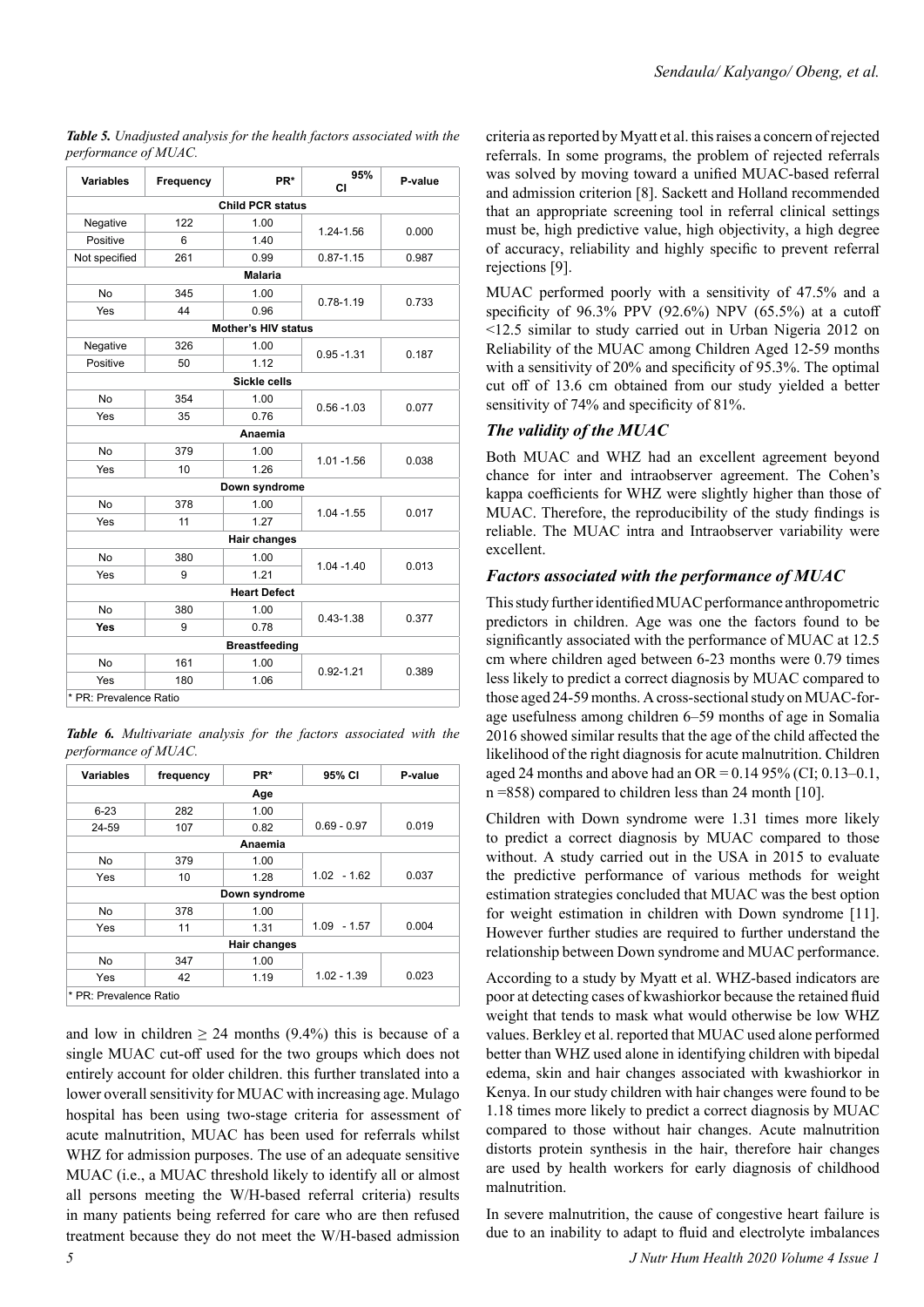*Citation: Sendaula E, Kalyango J, Obeng GAO, Nabukeera-Barungi N, Opio D, et al. Performance of MUAC and associated factors in the prediction of acute malnutrition among children 6-59 months at Mulago Hospital, Kampala. 2020;3(2):1-7*

which may be due to diarrhoea, severe anaemia, and dehydration. This is usually accompanied by loss of tissue which is directly captured by MUAC increasing the possibility for a correct diagnosis. In our study children with Anemia were found to be 1.25 times more likely to predict a correct diagnosis by MUAC compared to those without anemia.

### **Conclusion**

MUAC had poor performance characteristics at a cutoff of 12.5 cm. MUAC had excellent and similar intra/ inter-observer variability making it a suitable tool for a single user. The optimal cut off-of 13.6 improved the sensitivity. This might be a better cut-off as it has a higher sensitivity and will, therefore, detect a majority of those with malnutrition and yield better results. Age greater than 24 months is associated with a decrease in MUAC performance whilst Anemia, Down syndrome and hair changes are associated with an increase in MUAC performance.

### **Recommendations**

MUAC at a cut-off of 12.5 cm has a low sensitivity, a cut-off of 13.6 cm is recommended for adoption in screening, referral, and admission for acute malnutrition in children 6-59 months in referral hospital settings and similar areas. We recommend the use of two or more assessors (health workers) in the assessment of malnutrition using WHZ.

### **Acknowledgments**

We wish to acknowledge Makerere University Clinical Epidemiology Unit and Mulago Hospital for their supportive role. The authors acknowledge Dr. Sabrina Kitaka for her input into the area of Child Health.

## **Ethics Approval and Consent to Participate**

Permission to proceed with the study was sought from the Clinical Epidemiology Unit, College of Health Sciences Makerere University and Mulago Hospital. Institutional ethical approval was sought from the Makerere University School of Medicine Research and Ethics Committee and Uganda National Council for Science and Technology. All parents or caregivers were asked to consent before allowing their children to participate in the study after explaining the purpose of the study, the duration, study procedures, benefits and risks to them. Confidentiality of participant information was ensured by using participant identification numbers. Children found with malnutrition were forwarded to Health care providers in charge of treatment and referral to the Acute Care Clinic.

### **Consent for Publication**

### Not applicable.

### **Availability of Data and Materials**

The datasets will be available on request. Please contact the corresponding author for further information.

### **Competing Interests**

The authors declare that they have no competing interests.

### **Funding**

Not applicable

### **Authors' Contributions**

Emmanuel Sendaula participated in the conception, design, and implementation of the study, statistical analysis, interpretation, and drafting of the manuscript. Charles AS Karamagiparticipated in the study conception and design of the study. Gloria Odeiplanned the study, contributed tothe analysis and reviewed the manuscript. Joan Kalyango planned the study, contributed to the analysis and reviewed the manuscript. Nicolette Barungi planned the study, contributed tothe analysis and reviewed the manuscript. Denis Opio planned the study, contributed to the analysis and reviewed the manuscript. Elizabeth Katana Babirye planned the study, contributed to the analysis and reviewed the manuscript. Paul Okimat planned the study, contributed to the analysis and reviewed the manuscript. Brenda Nakafeero planned the study, contributed tothe analysis and reviewed the manuscript. TobiusMutabazi planned the study, contributed to the analysis and reviewed the manuscript. Charles Karamagiconceptualized, planned and supervised the study, interpreted results and reviewed the manuscript. All authors read and approved the final manuscript.

### **References**

- 1. Berkley J, Mwangi I, Griffiths K, et al. Assessment of severe malnutrition among hospitalized children in rural Kenya: comparison of weight for height and mid-upper arm circumference. JAMA. 2005; 294(5):591–7.
- 2. Legason ID, Dricile R. Prevalence of acute malnutrition among children ages 6-59 months: Results from a baseline nutrition survey in North-Western Uganda. J Nutr Hum Health. 2018; 2(1).
- 3. Akugizibwe R, Kasolo J, Makubuya DB, et al. Missed opportunities in the diagnosis and management of proteinenergy malnutrition among children under 5 years in Wakiso district, Uganda. J Public Health Epidemiol. 2013;5(11):463–70.
- 4. WHO & UNICEF. WHO child growth standards and the identification of severe acute malnutrition in infants and children [Internet]. 2009 [cited 2017 Oct 20]. Available from:http://www.who.int/nutrition/publications/ severemalnutrition/9789241598163\_eng.pdf
- 5. Laillou A, Prak S, De Groot R, et al. Optimal Screening of Children with Acute Malnutrition Requires a Change in Current WHO Guidelines as MUAC and WHZ Identify Different Patient Groups. PLoS One. 2014; 9(7).
- 6. Grellety E, Golden MH. Weight-for-height and midupper-arm circumference should be used independently to diagnose acute malnutrition policy implications. BMC Nutr. 2016; 2(1):10.
- 7. Marshall SK, Monárrez-Espino J, Eriksson A. Performance of mid-upper arm circumference to diagnose acute malnutrition in a cross-sectional community-based sample of children aged 6–24 months in Niger. Nutr Res Pract. 2019 ;(3):247–55.
- 8. Myatt M, Khara T, Collins S. A review of methods to detect cases of severely malnourished children in the community